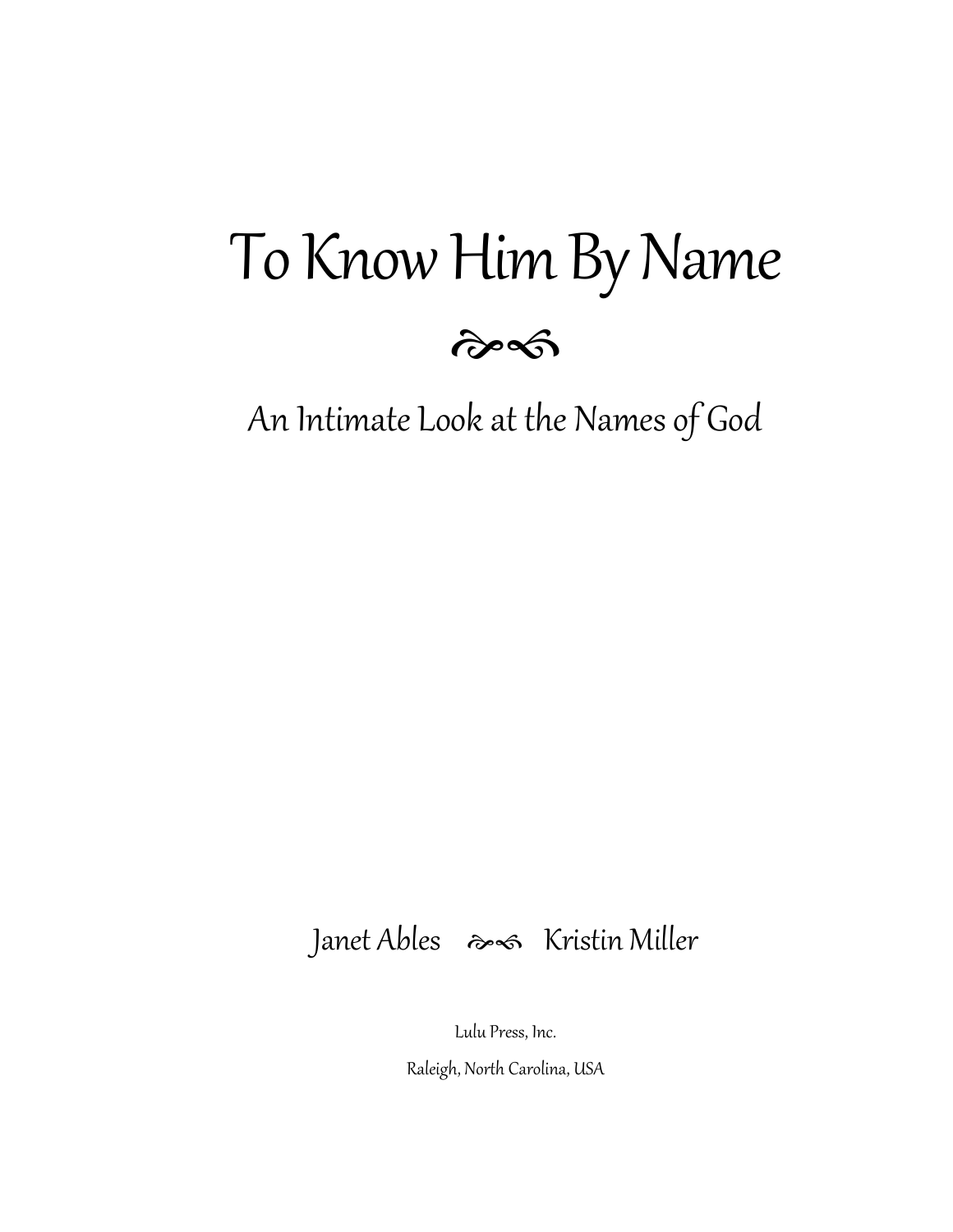#### For more information about this or other resources by these authors or speaking availability, please email jjables@sbcglobal.net.

Published by Lulu Press, Inc. © 2011 by Janet Ables and Kristin Miller ISBN 978-1-257-85433-3

Cover by Kylie Bennett, Atascadero, CA

Except where otherwise indicated, all Scripture quotations in this book are taken from The Holy Bible, New International Version, copyright © 1973, 1978, 1984 by International Bible Society. Other versions used include:

New American Standard Bible®, copyright © by The Lockman Foundation 1960, 1962, 1963, 1968, 1971, 1972, 1973, 1975, 1977, 1995. Used by permission. (www.lockman.org).

The Amplified® Bible © copyright, 1954, 1958, 1962, 1964, 1965, 1987 by The Lockman Foundation. Used by permission. (www.lockman.org).

THE MESSAGE copyright © by Eugene H. Peterson, 1993, 1994, 1995, 1996, 2000, 2001, 2002. Used by permission of NavPress Publishing Group.

Holy Bible, New Living Translation, copyright © 1996, 2004, 2007. Used by permission of Tyndale House Publishers, Inc., Carol Stream, IL 60188 USA. All rights reserved.

New Century Version®. Copyright © 2005 by Thomas Nelson, Inc. Used by permission. All rights reserved.

The Holy Bible, English Standard Version®, copyright © 2001 by Crossway Bibles, a publishing ministry of Good News Publishers. Used by permission. All rights reserved.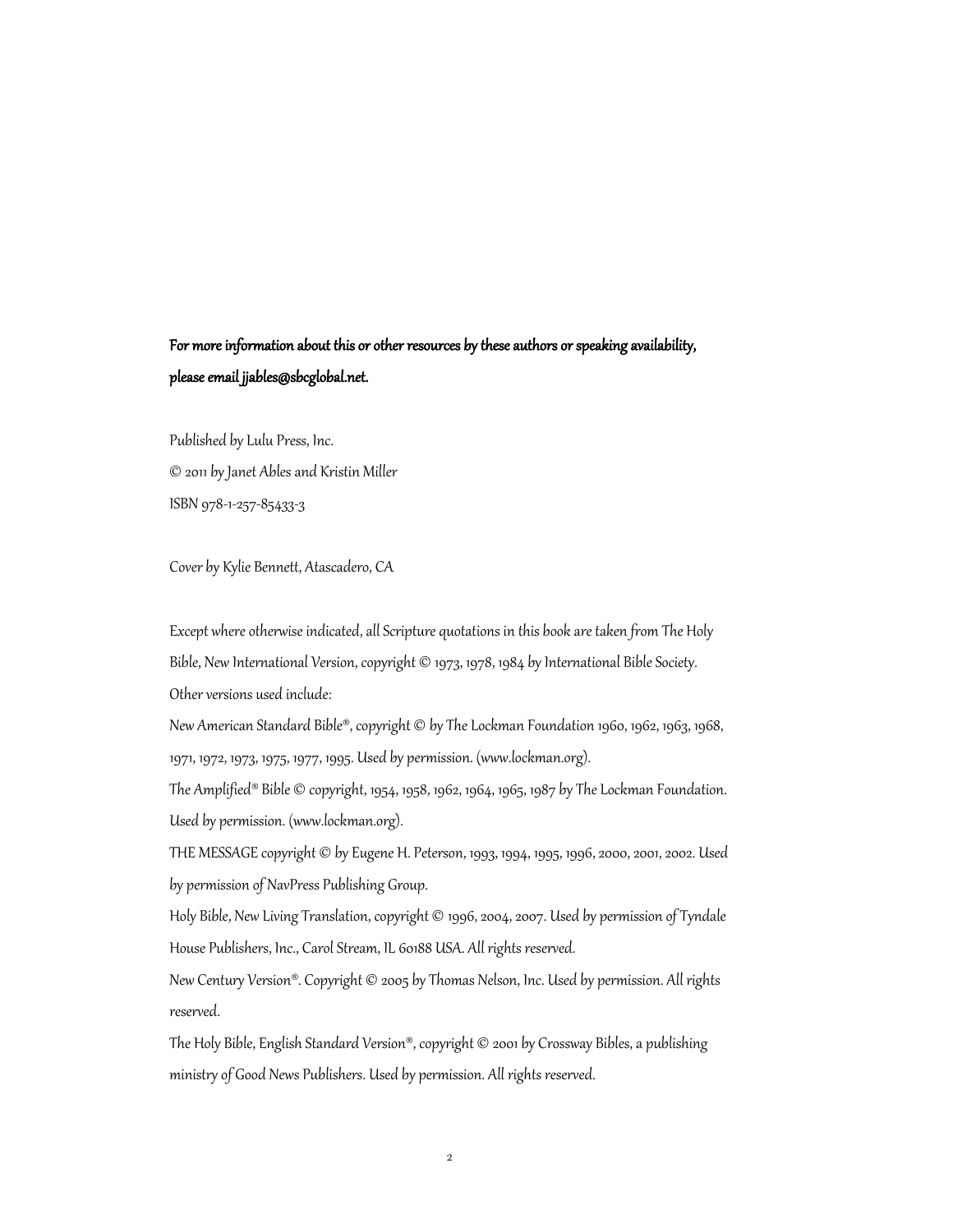## A Note From the Authors

#### $\hat{\sigma}$

"…My people will know my name…"

Isaiah 52:6

*To Know Him By Name* is a result of an honest desire to know our God better, who He really is, and how He works in our lives. It is our hope and prayer that through this study your understanding of your Maker, your Savior, and your King will expand beyond its current boundaries and you will develop a deeper level of intimacy with the Lover of your soul. He is, you will find, an incredibly complex personality with emotions, plans, and a longing to be loved by His people. This book is far from exhaustive; in fact, we admittedly have barely scratched the surface. Some of the names of God traditionally presented in such a study have been omitted, while others more obscure have been explored. Regardless, we have found that as our knowledge of Him is diligently cultivated through study, our love for Him flourishes and our desire to serve Him overflows from a grateful heart. Get to know Him better…you won't regret it!

In His Name,

Janet & Kristin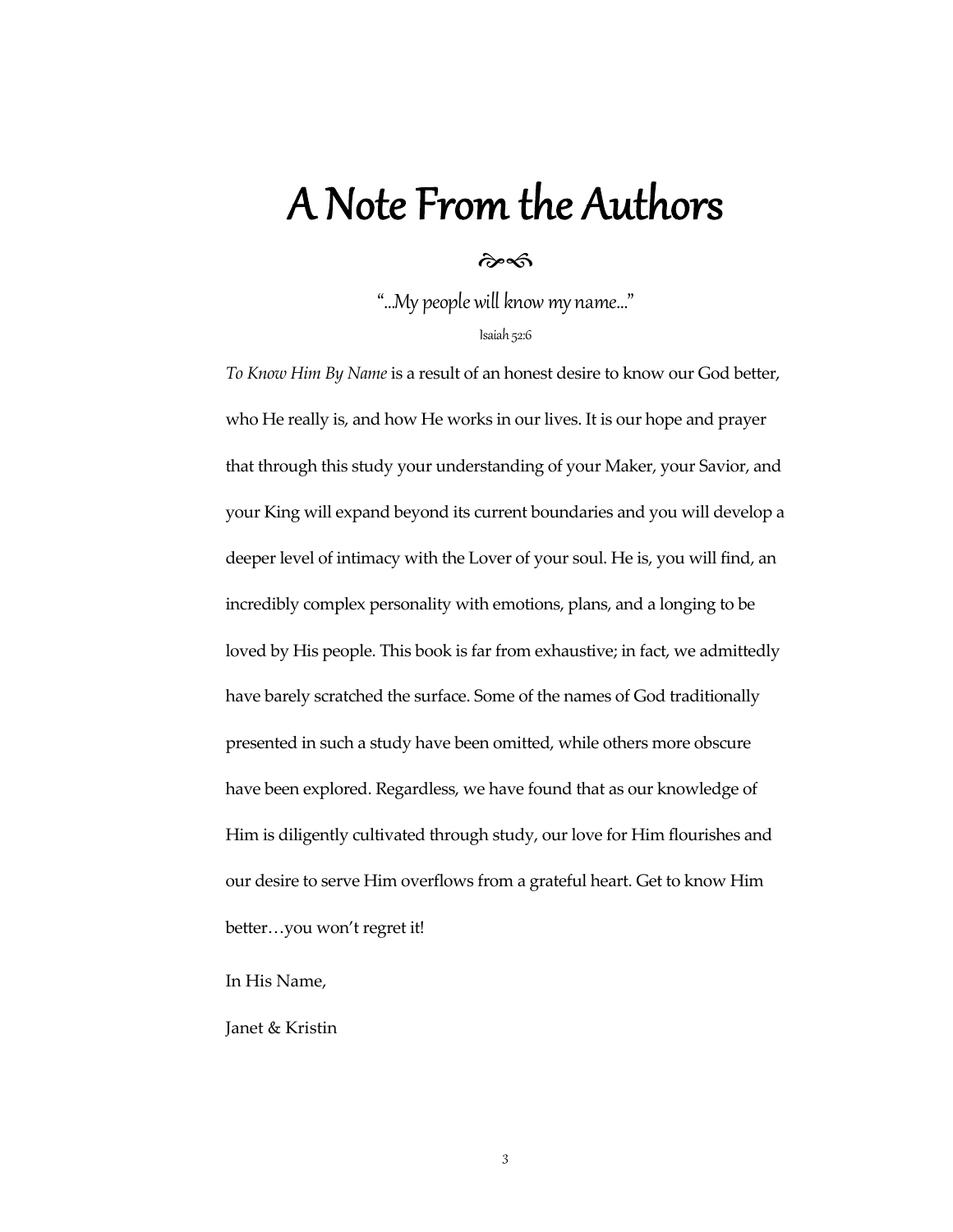## How to Use This Study

ef

*To Know Him By Name* is a study for both individual and small group use. Based largely in the Old Testament, it is rooted in much Biblical history. Woven throughout, however, is practical application pulled from the pages of the New Testament and the words of Jesus Himself. Each chapter of study is divided into five sections. The first three are designed as a day's worth of personal study to introduce a particular name of God and exploring the context in which the name was revealed. This encourages digging into the spiritual principles found in the revelation of each name, some often hiding in plain sight. The fourth day of study links the name studied in that chapter to a particular psalm. Taking the time to journal through a psalm is well worth the effort and will hopefully provoke meditation and reflection with thoughts and prayers recorded in a separate journal. The intention of time spent journaling through a psalm is to be immersed in a time of praise and worship centered on the character of our God. Finally, the last section of each chapter is a set of small group questions that recap the week of homework, hitting the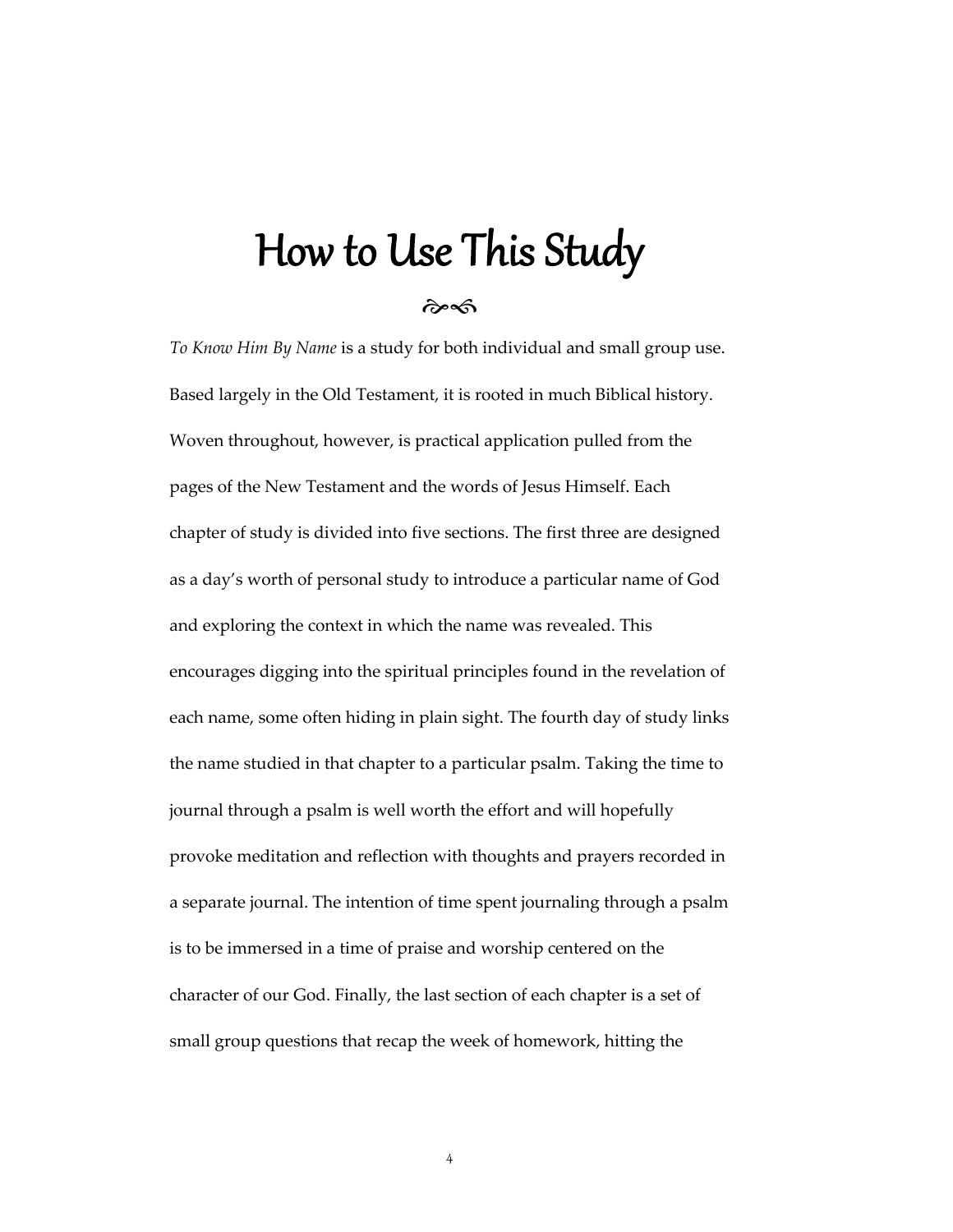highlights and encouraging discussion. These questions can be answered ahead of time or be explored together in a small group format. However you choose to use this study, may you be blessed and enriched as you seek to know your God better!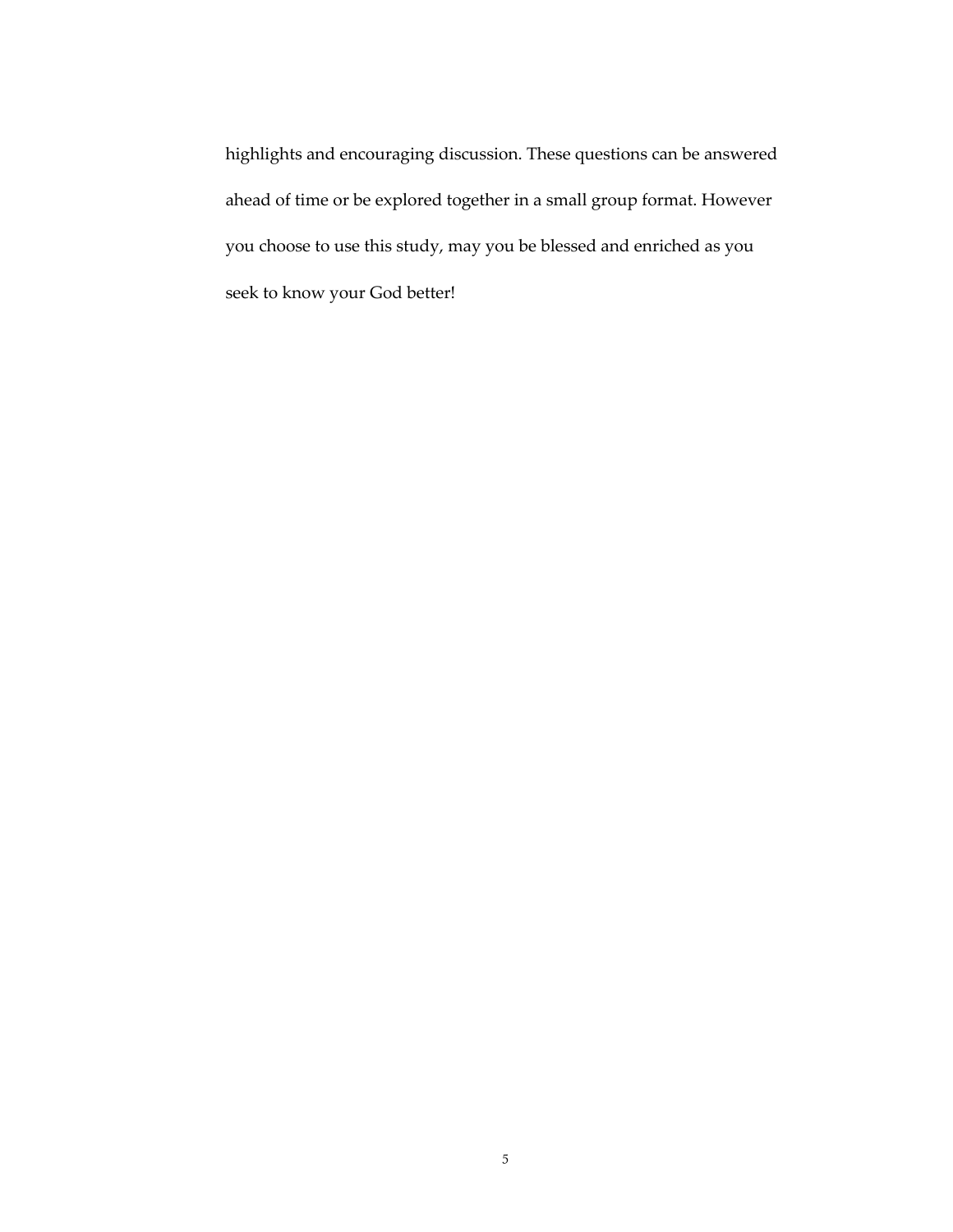# ${\mathop{\mathsf{To}}\nolimits}$  Know  ${\mathop{\mathsf{Him}}\nolimits}$  By Name  ${\mathop{\mathsf{H\!}}\nolimits}$  "The name of the LORD is a strong tower;

the righteous runs into it and is safe."

Proverbs 18:10

#### $\hat{\sigma}$

#### DAY ONE: WHAT'S IN A NAME?

"What's in a name?" These words penned by William Shakespeare in the tragedy *Romeo and Juliet* present a compelling question. What is in a name? According to the playwright, not much. His famous character, Juliet Capulet, goes on to say:

#### "That which we call a rose by any other name would smell as sweet." $^{\prime}$

In this line, Juliet tells Romeo his name means nothing. She loves Romeo the person, not his name, or his family's name. Shakespeare has his point, but history disagrees. In times past, names meant something. In the ancient world, the whole process of naming someone or something was important and the giving of a name was especially significant. For many people, this is still true today. We often pass down family names in various forms, and many times a new bride takes her husband's name to identify with him and their new life together. In ancient times a name often indicated a certain character or temperament. Sometimes it identified a dominant quality or personality trait.

Throughout Scripture God changed people's names to emphasize a particular aspect of their character. Occasionally a person changed their own name in an attempt to describe how they felt. We find a great example of this in the book of Ruth. Read Ruth 1. As the chapter closes, what is Naomi's complaint against God?

To what does Naomi change her name?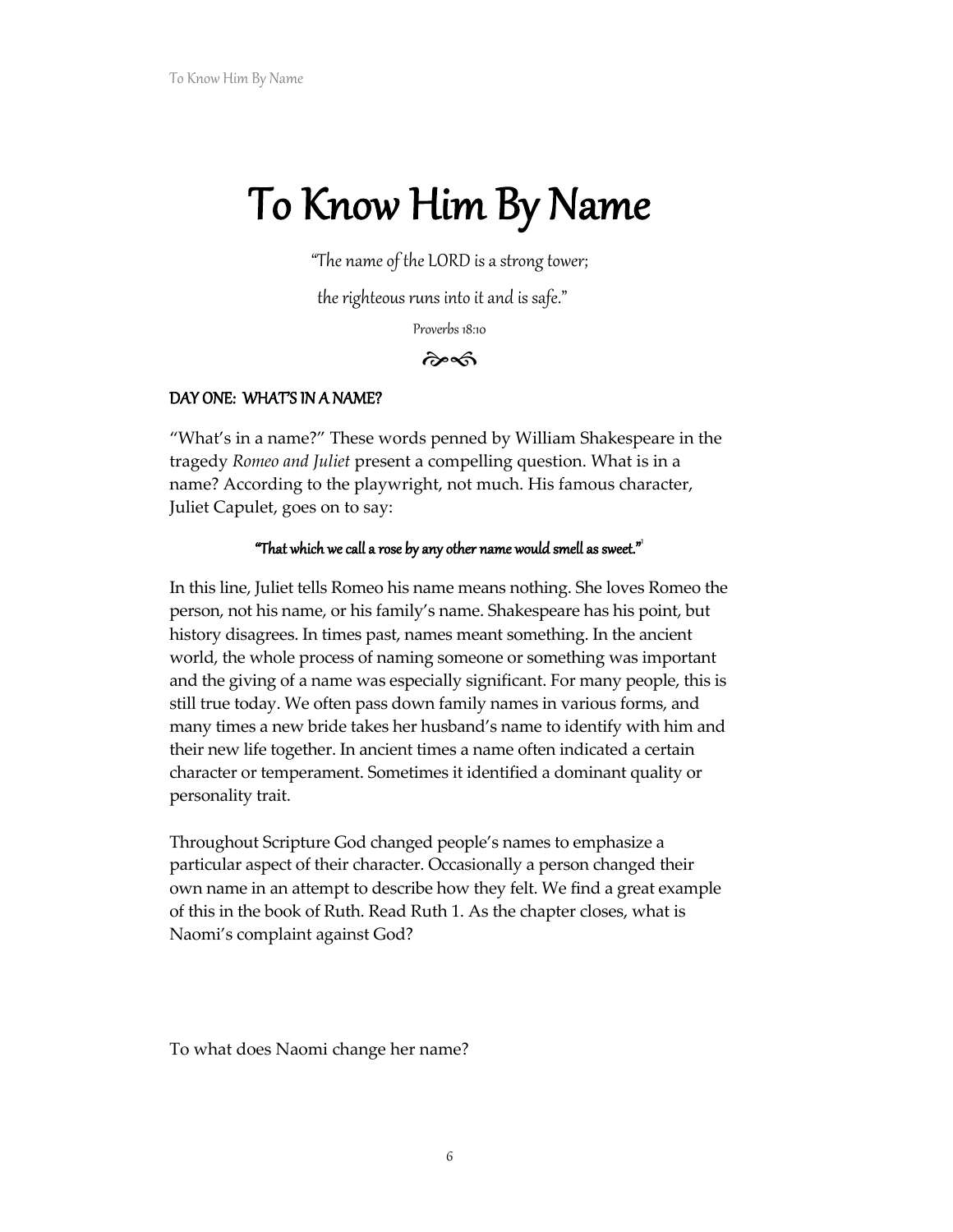Naomi found herself in a hard place. She had experienced significant loss and her future looked bleak. While the name Naomi means pleasant, the name Mara means bitter. Feeling bitter toward God and her circumstances, Naomi changed her name to reflect her disposition. The name Ruth means friend, and as the story plays out, we see Ruth befriending Naomi in a way that changes her life. Other characters in Scripture experienced name changes as well. In fact, the Bible is full of them. For example:

| Old Name               | <u>New Name</u>                 |
|------------------------|---------------------------------|
| Abram (exulted father) | Abraham (father of multitudes)  |
| Jacob (deceiver)       | Israel (contends with God)      |
| Saul (prayed for)      | Paul ( <i>small or humble</i> ) |

Jesus changed Simon's name to Peter. While the meaning of Simon (*one who has heard*) fits one of the New Testament's most outspoken characters, *rock*, represents Peter's character over time.

In Bible times when you knew someone's name, you knew something about a person because their name often revealed an aspect of their character or nature. We will see this again and again as we progress through our study of the names of God. In fact, by studying the names of God we will increase our understanding of His character and nature in so many ways. As we deepen our knowledge of God, our intimacy with Him will also be deepened. To know God by name is to know His character and when we know His character we are better able to trust Him.

Through this study we will come to know God by name. But, does God know us by name? Read Isaiah 45:1-4. To whom did God speak?

Did this person know God?

How did God address the man in this story?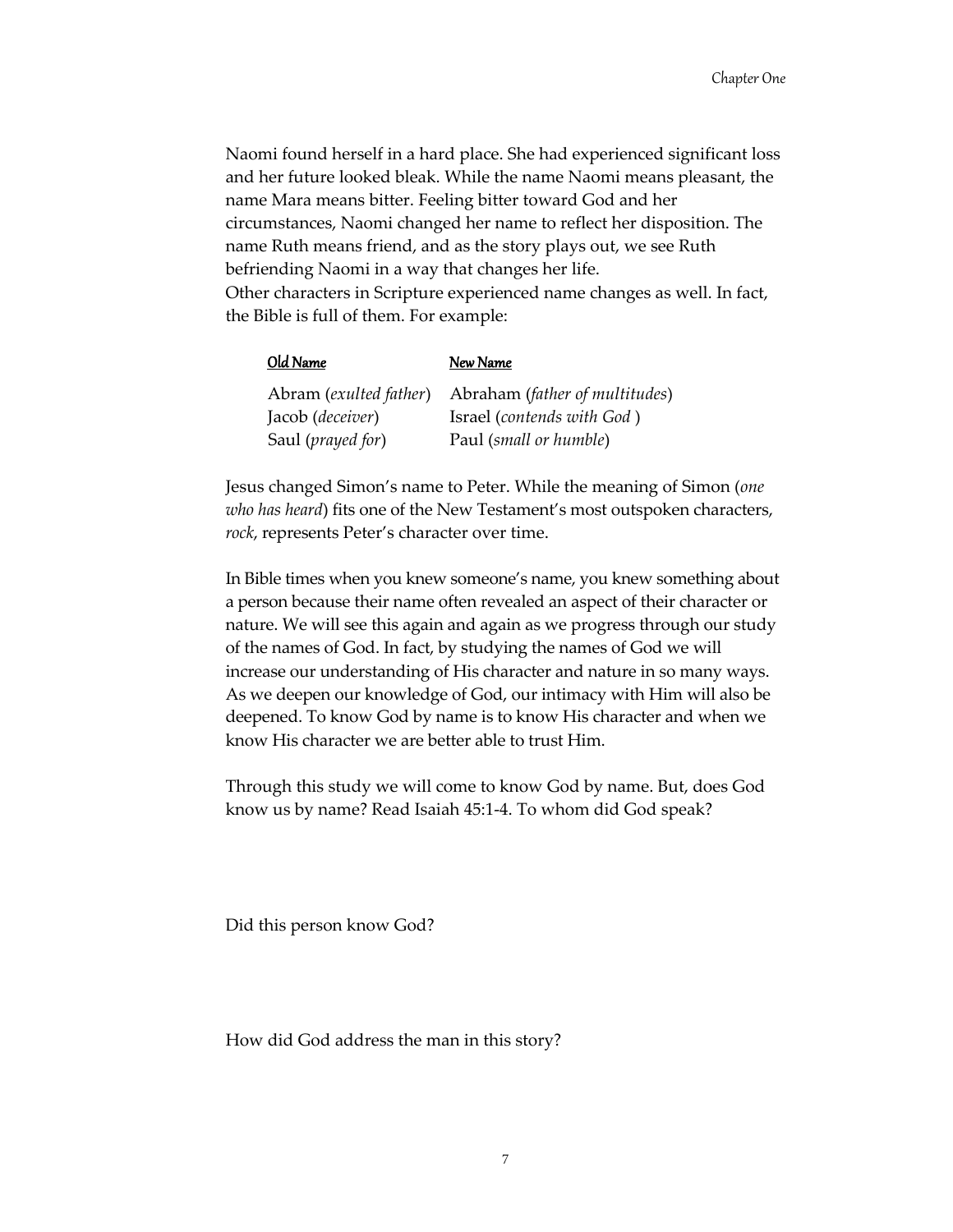Cyrus was a mighty King of Persia, famous in history. He did not know or serve the God of Israel, yet God knew him by name. What does this tell you about God and His knowledge of you?

Read Isaiah 43:1. In this verse God made a promise to Israel, but we can claim this promise as well. Fill in the blanks below to help you remember it.

> "...Do not  $f(x) = f(x)$  have you; I have called you by \_\_\_\_\_\_\_\_\_\_\_\_\_\_\_\_\_\_\_; you are \_\_\_\_\_\_\_\_\_\_\_\_\_\_\_\_!"

Does this verse bring you comfort? God wants us to rest in His character and live without fear in our lives. We belong to God and He has called us by name. God doesn't just know something about us. He knows us intimately and completely. Spend a few minutes meditating on this verse and allow the truth it contains to soak in.

Write it out on a notecard or piece of paper and tape it to your mirror. When life gets hard and we question whether or not we matter to God, it's important to remember God's words to us in this verse. Remember, God knows you by name and you belong to Him!

 $\hat{\sigma}$ 

#### DAY TWO: THE NAME OF THE LORD

When you consider the complexity of a person's character, you realize it would be impossible to accurately define someone with a single name. Likewise, capturing the essence and character of God in a single name is impossible as well. The complexity of God's nature requires us to use many names to describe Him. In fact, over 100 names and titles of God are found on the pages of Scripture. Let's just say we've got our hands full with this study!

Since God's character is complex and multi-faceted, sometimes Scripture refers to God simply by using the phrase the Name of the LORD. When we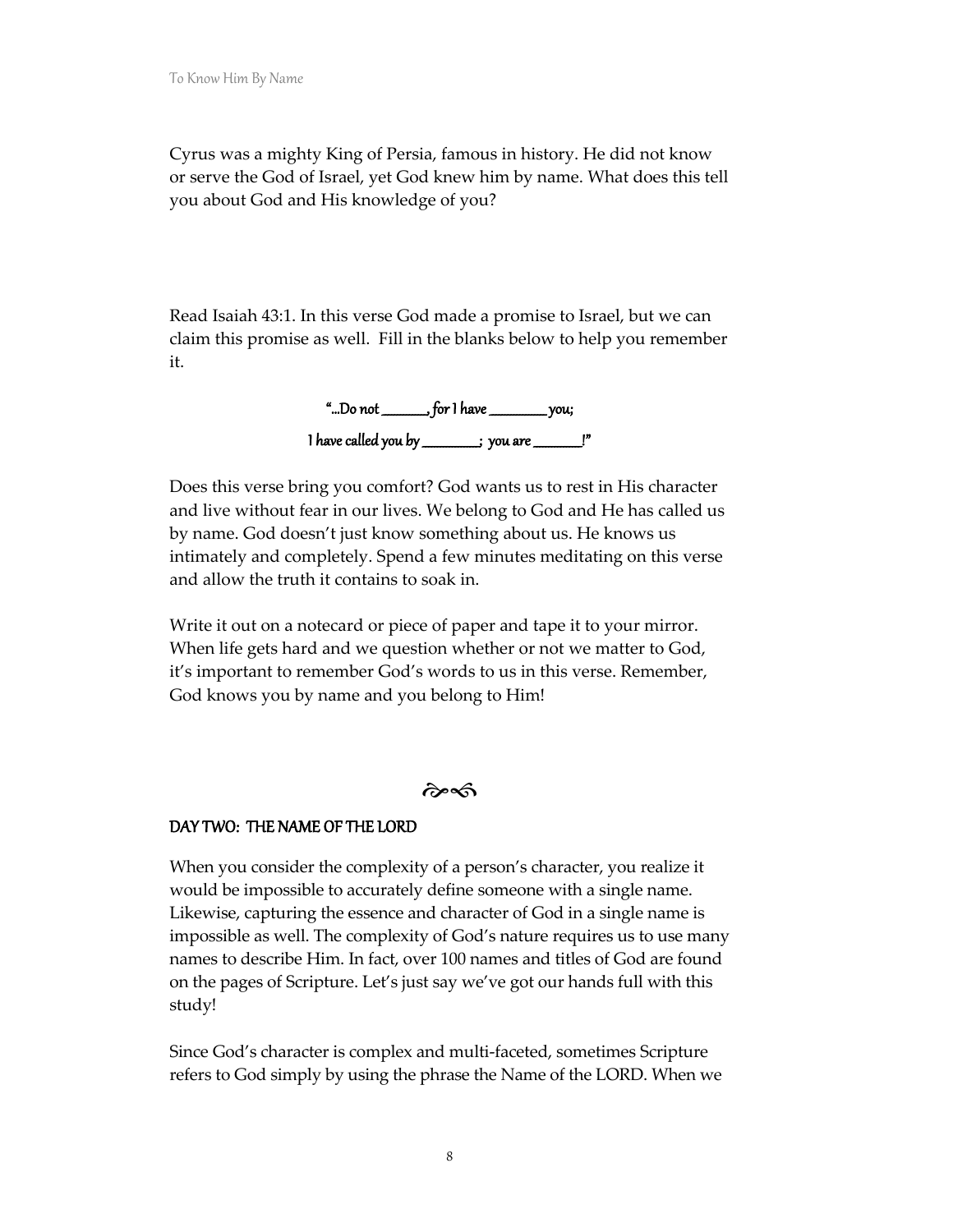see this phrase, we assume the writer is referring to the sum of God's character or making a statement regarding the entire person of God. The following verses all contain the phrase Name of the LORD. Read these verses and note any commands you find:

Psalm 9:10

Psalm 33:21

Psalm 52:9

Psalm 69:36

Isaiah 50:10

Zechariah 10:12

Zephaniah 3:12

God wants the knowledge of His name and character to impact our lives. In other words, we should live differently as a result of knowing God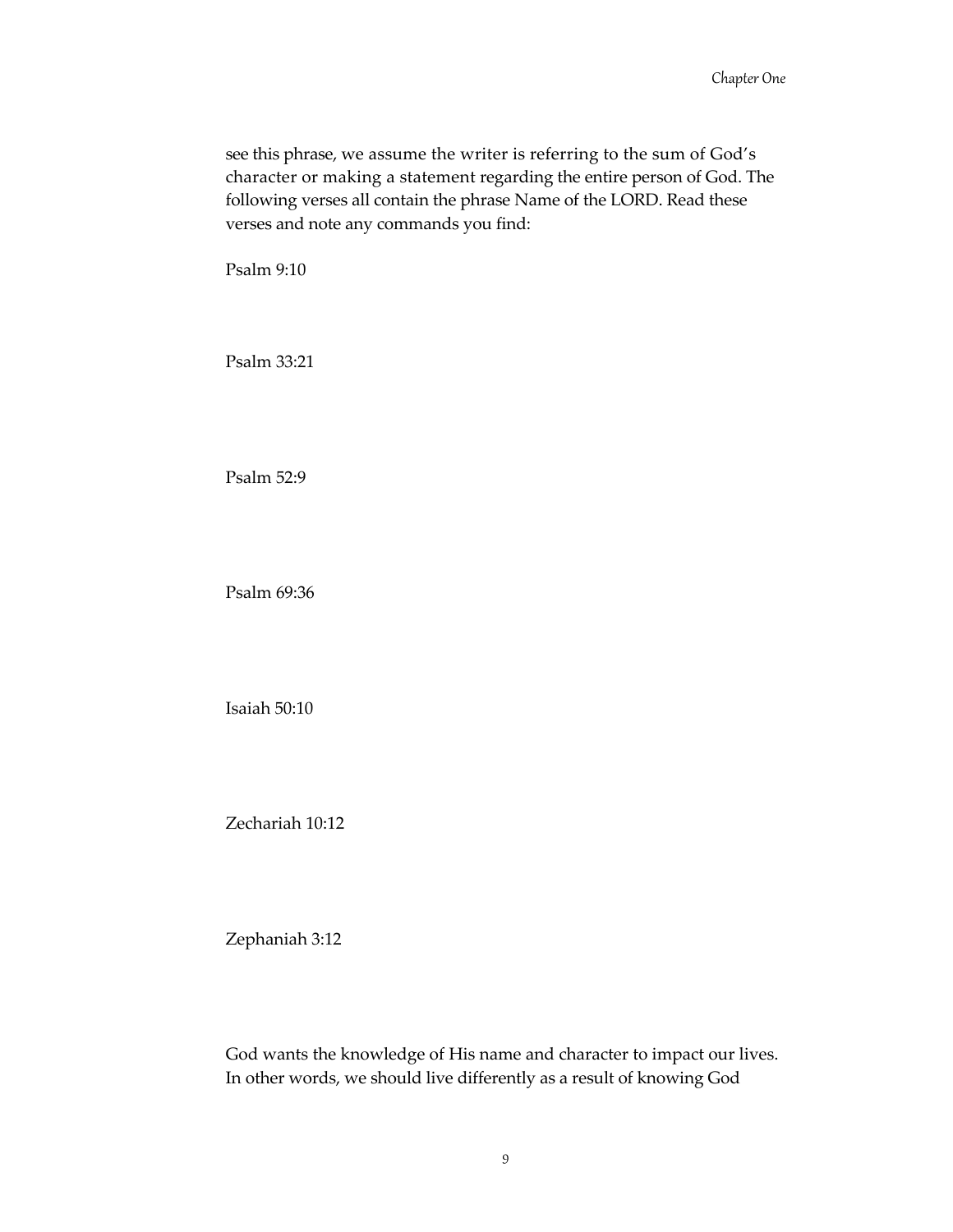intimately. Do you want to trust God? Do you want to take refuge in Him? Do you want to walk in faith and rest in Him? We can't live this way without knowing the depth of God's character. Spend a few minutes praying that God would help you to truly know Him by name. Write your prayer out here:

Read Proverbs 18:10. How is the Name of the Lord described?

What does it mean to run to God as though He were a strong tower?

In what ways do you feel safe when you run to God?

God wants us to be able to trust Him. He wants us to feel safe and secure, even when life seems uncertain. Psalm 91 describes what its like to dwell in the shelter of God. Read Psalm 91:1-2. How does the psalmist describe God in these verses?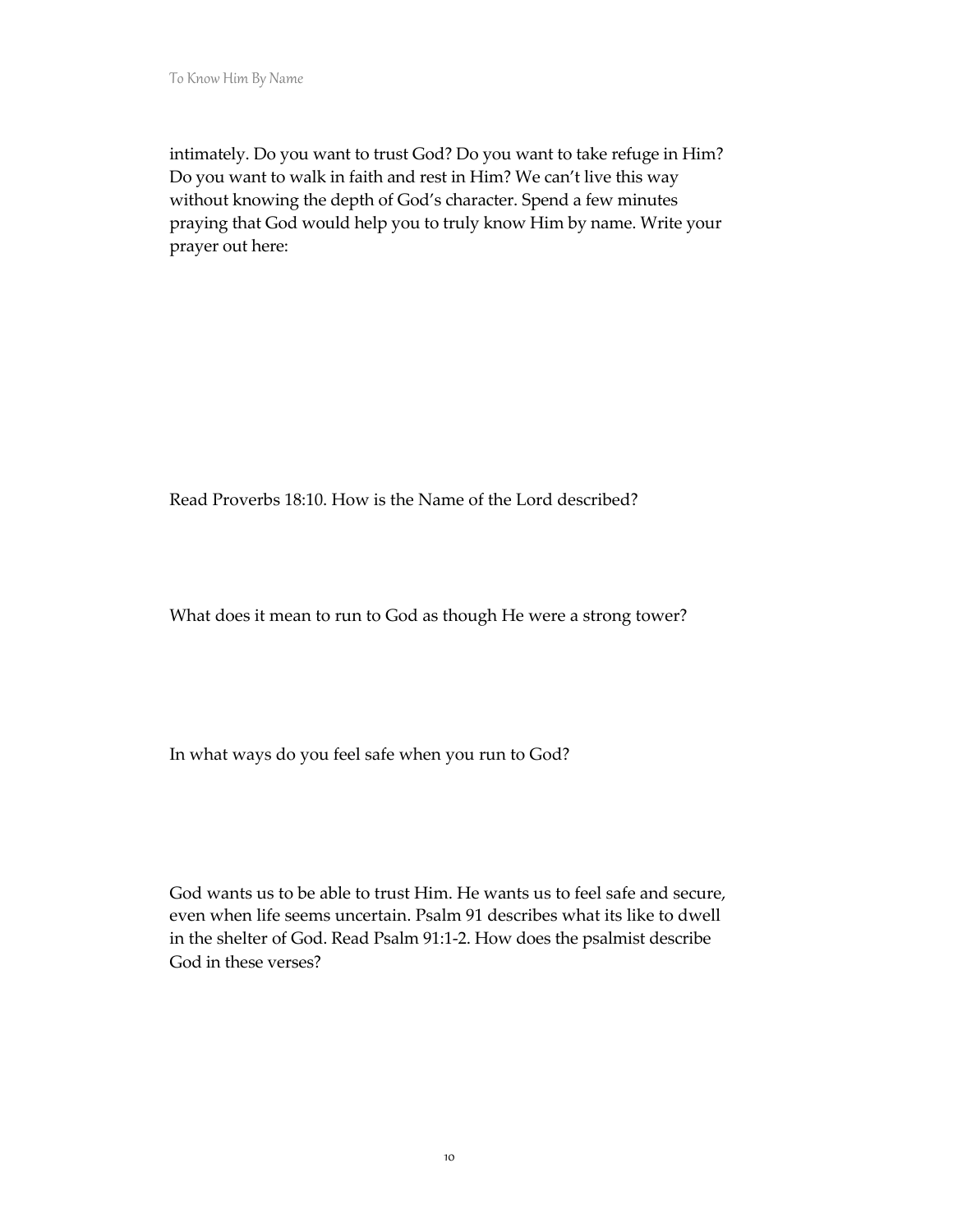In what ways has God been a refuge for you?

As we'll see in this study, the more we learn about God's name and His character, the more we grow to love Him. Read the following verses. Note any ways we should respond to the knowledge of God's name and character.

Psalm 9:2

Psalm 30:4

Psalm 63:4

Joel 2:26

Malachi 3:16

Praise is a powerful thing. Praise tends to change our outlook on life and our attitude. It also helps put life into an eternal perspective. Spend a few minutes writing out a line or two of praise in your journal. Praise God for what His name represents and for the opportunity to know Him. Thank Him for being a strong tower to which you can run to find safety and security.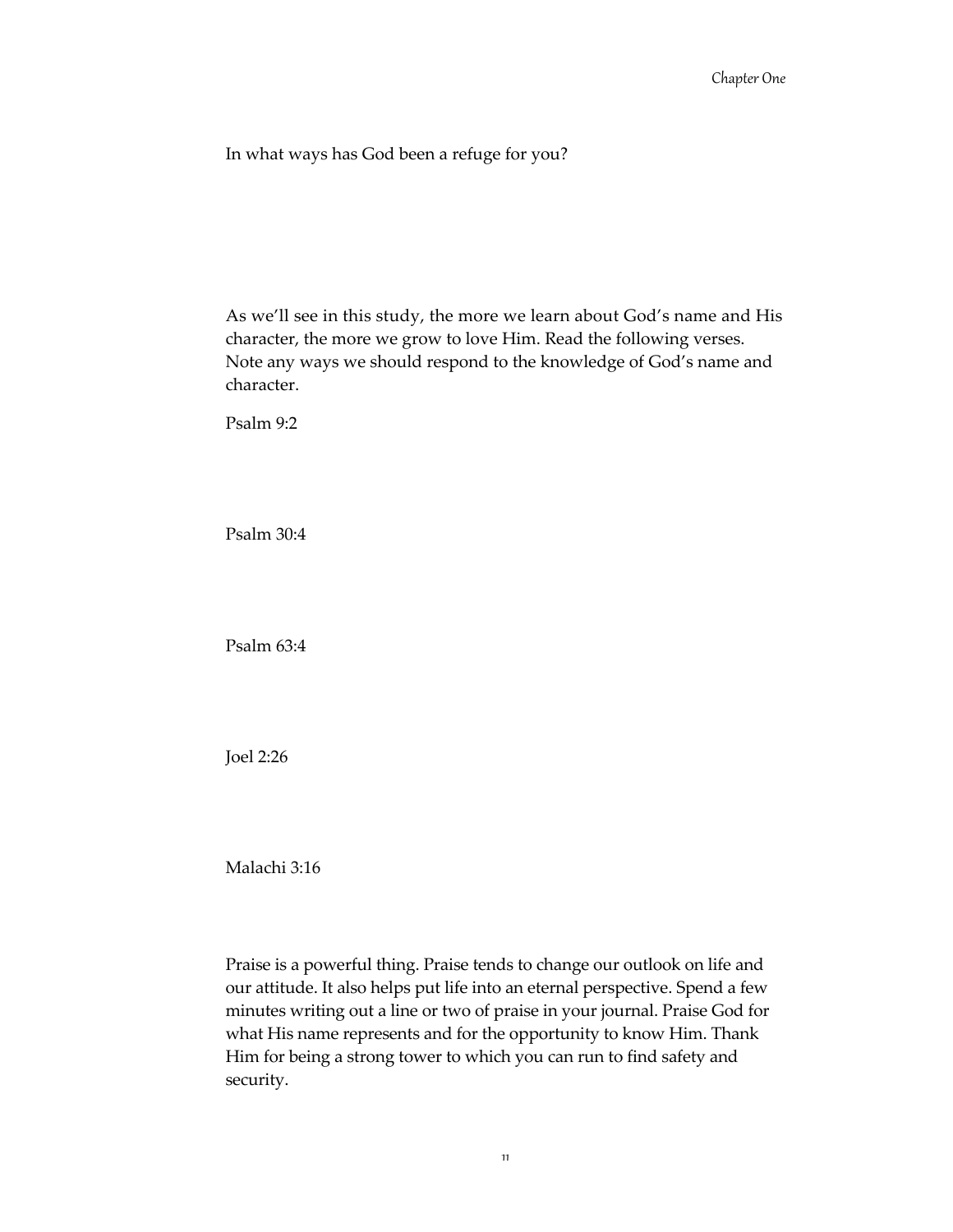#### "I will say to the LORD, 'My refuge and my fortress,

my God, in whom  $1$  trust!" – Psalm 91:2

#### $\hat{\sigma}$

#### DAY THREE: ELOHIM (e-lo-heem)

When studying the names of God, it only makes sense to start at the beginning…the very beginning.

#### "In the beginning God (Elohim) created the

heavens and the earth."  $-$  Genesis 1:1

Genesis chapter 1 recounts all God created in those first seven days. In the Hebrew Bible, each time God is mentioned in this chapter, the name *Elohim* is used. In fact, *Elohim* is used exclusively in Genesis 1...thirty-two times!

In the ancient world, the word "*el*" was used to identify deity and the word "*Elohim*" was the plural form of *el*. *El* literally means mighty, strong, and prominent. Within the name lies the idea of creative power and mighty strength, a sovereign force that brings something out of nothing. Thus, when the name *Elohim* is used in Scripture, the writer is emphasizing God as the Creator. Even if you don't know much about the Bible, you probably know the story of creation recorded there. Read Genesis 1, but as you read it, replace the word "God" with the words "the Creator."

Why would God choose to emphasize His creative power at the very beginning of the Bible?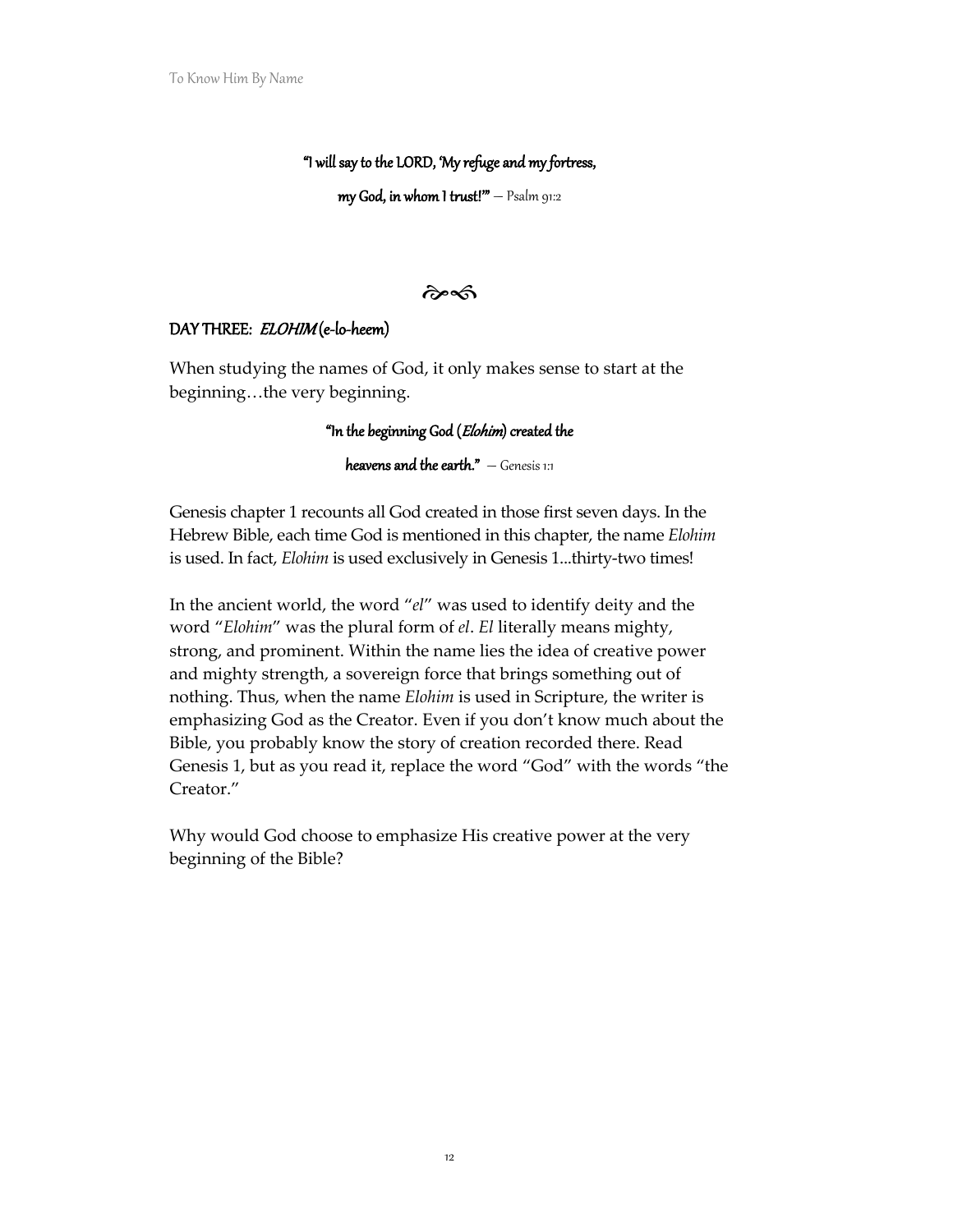How does viewing God as your Creator change the way you respond to Him and His will for your life?

Although the story of creation is recorded in Genesis, the book of Job also contains passages that describe creation but from a slightly different perspective. These passages give us a behind the scenes look at the creative power of *Elohim*. Read Job chapter 38 and in the margin make a list of everything *Elohim* created.

Have you ever thought so poetically on the boundaries of the sea? Or, pondered the dwelling places of light and darkness, or the water jars of heaven? These images come from the realm of *Elohim*, the Creator of heaven and earth and all that is in them. In Job 39, God continues boasting of His creative powers by demonstrating His intimate knowledge of His creation. Read Job 39. What point might God be trying to make?

God's intimate knowledge of His creation doesn't just pertain to animals. Read Psalm 139:13-16. What does it mean to be *thoughtfully and carefully made*?

What does this tell you about your Creator and what He thinks of you?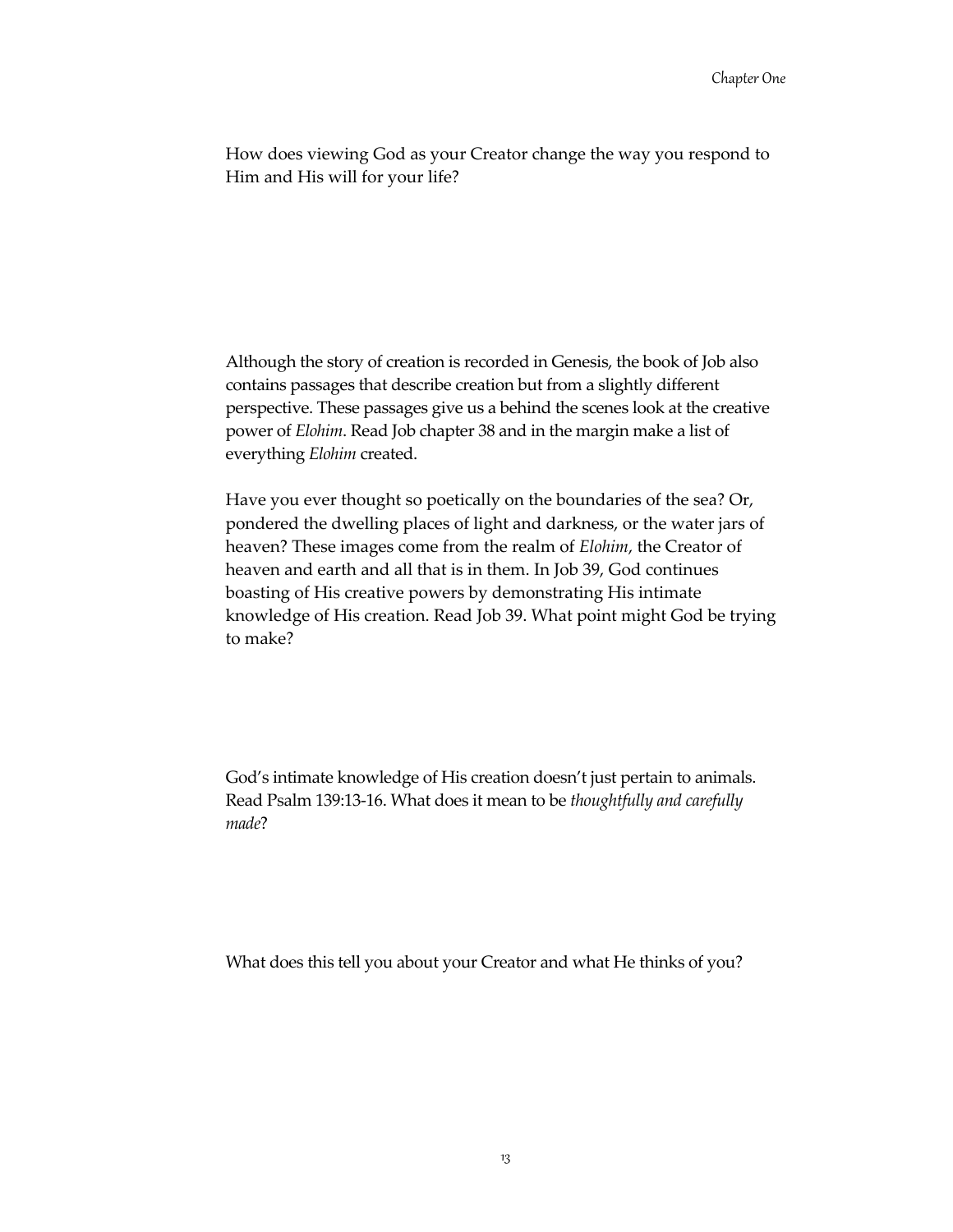To Know Him By Name

Why did *Elohim* create us according to Isaiah 43:7?

If you ever wanted to know your purpose in life, there it is in black and white! We were created *for God's glory*. Sound vague? We can better understand it by unpacking the concept of glorifying God. To bring glory to God simply means to give a correct estimation of Him. In other words, we glorify God when we represent Him accurately to the world around us.

Since God created us in His image, we have a head start, but sin has marred the image of God in us, often making it difficult for us to accurately represent Him. But, because our *Elohim* is working in us and through us, we can choose to do it. What else does *Elohim* have the power to create according to Psalm 51:10?

When we ask God to cleanse and renew us, we can better fulfill our purpose of bringing glory to our God. Take a minute and pray Psalm 51:10 for your life.

In Ephesians 2:10, Paul ties the concept of bring glory to God all together with a nice practical bow. How does Paul describe us?

Some translations use the word *masterpiece* in this verse. Wow! It means that we are the crown jewel in God's creation. But, God didn't create us to merely be a showpiece. He had a greater purpose in mind. According to this verse, what did God intend for us to do?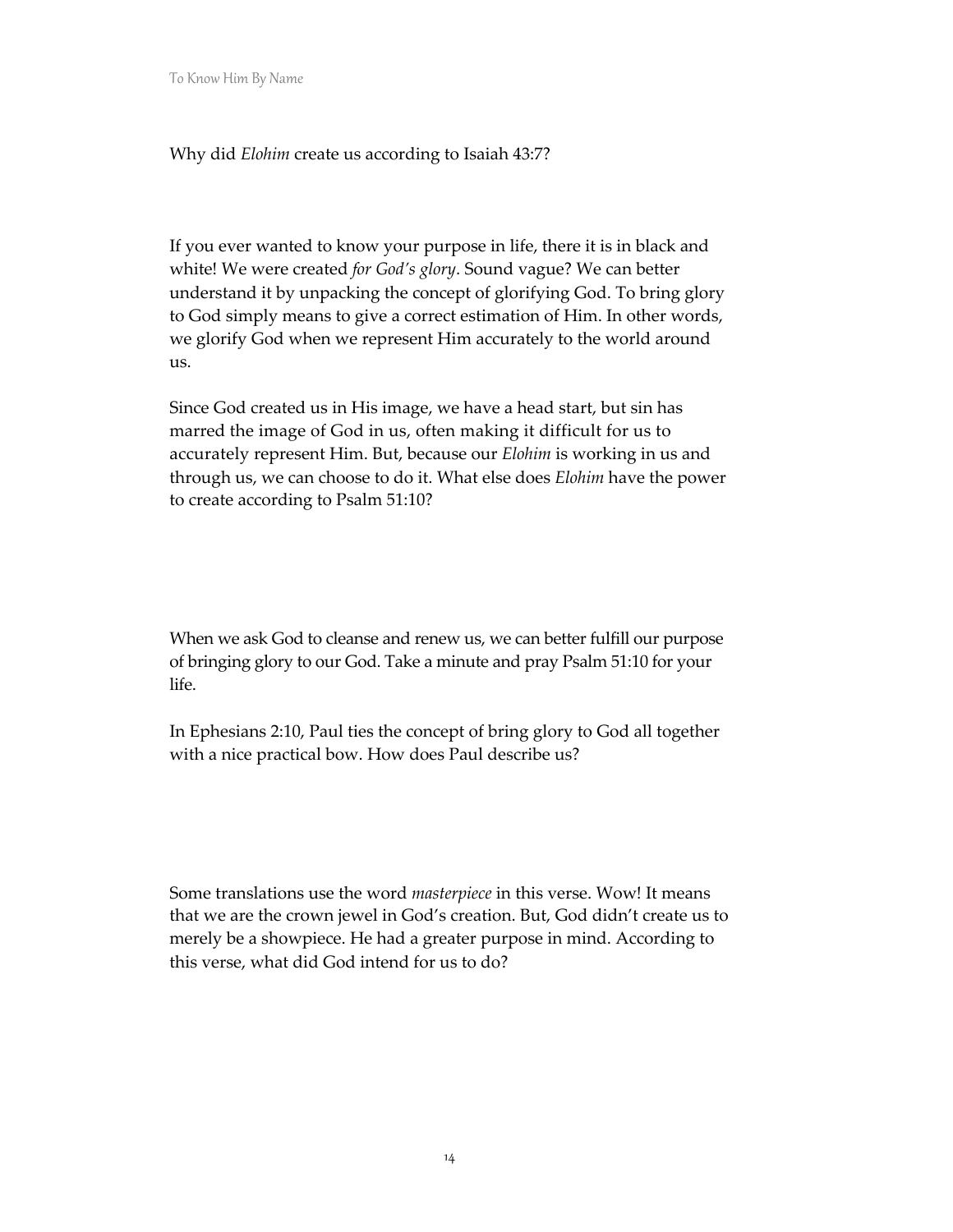It's worth noting that these good works are not random or unplanned. When did God prepare them for us?

Walking in the good works God prepared for us is the best way to bring God glory. This is the purpose for which we were thoughtfully and carefully created. In the margin, write out a short prayer to *Elohim*, your Creator, thanking Him for knowing you so intimately. Ask God to cleanse your heart and empower you to do the good works He has prepared for you to do. These good works will give the world an accurate picture of God's character.

 $\hat{\sigma}$ 

#### DAY FOUR: JOURNAL PSALM 8

As we begin to know God more intimately through His names, it is our prayer that we will be brought to a place of worship. In the fourth section of each lesson, we will cultivate a heart of worship by journaling through a psalm. As you read through each week's psalm, thoughtfully consider each verse and phrase. Allow yourself time to meditate on God's Word. Use a journal to respond to this section of homework. Read Psalm 8 in its entirety. When you hear the word "majestic" or "majesty" what comes to mind?

Where has God chosen to display His splendor? Praise God for the heavens . . . the stars . . . the moon . . . the sun. Praise Him for the daily reminder that His majesty and glory fills the earth.

In verse 3 David, the author of this psalm, says that creation reminds him of the greatness of God. Spend a few minutes contemplating the world God created. Consider the works of God's hand and praise Him.

The Creator God who made the heavens and earth and everything in them is never too great to consider and care for us (verse 5). Our God is both our Creator and our Keeper. Spend a few minutes thanking God that despite His grandeur and majesty, He chooses to personally and intimately care for us.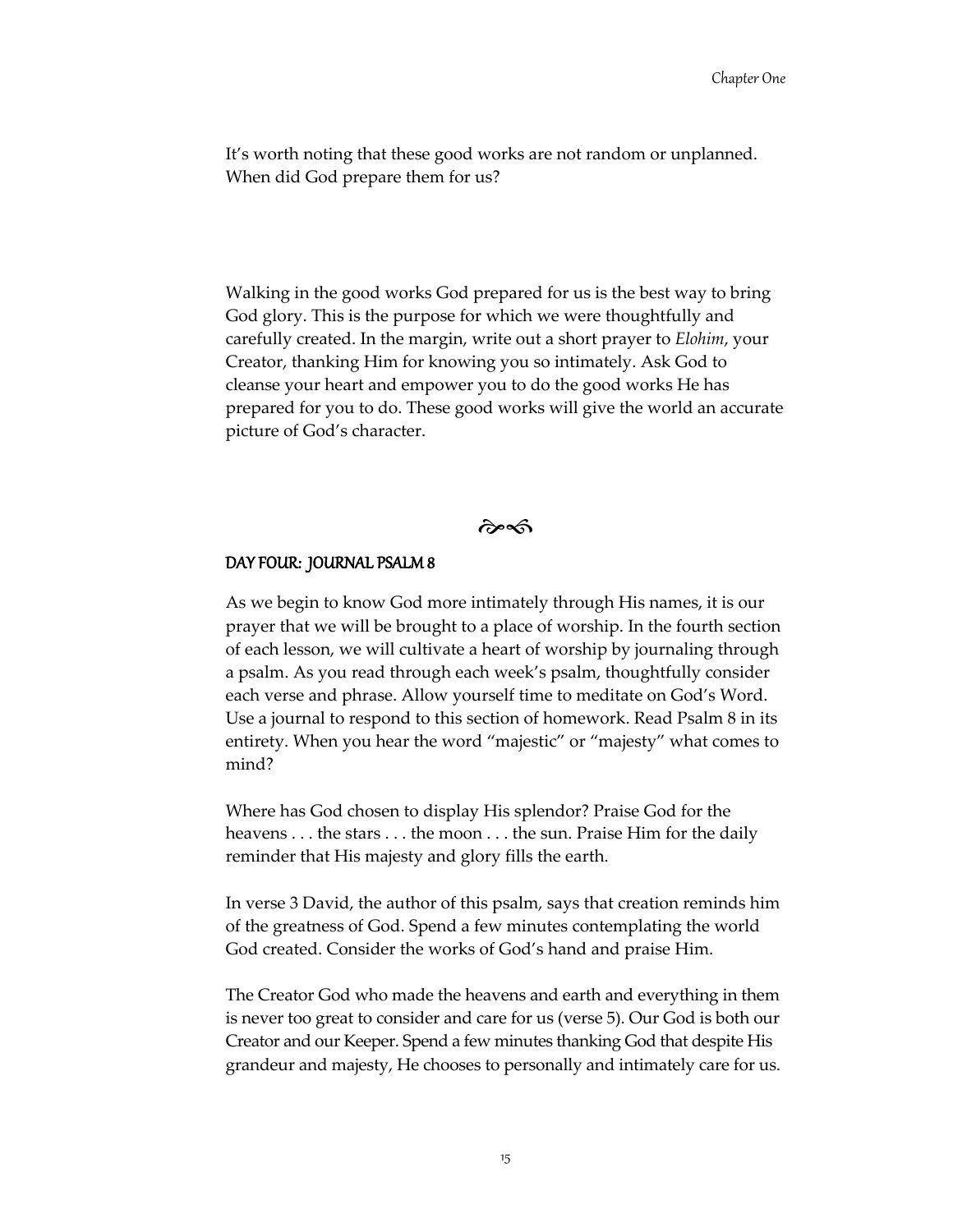Verse 5 emphasizes our position in creation. We are God's masterpiece. This knowledge shouldn't puff us up. It should humble us. The God of the universe has bestowed upon us the high and holy calling of bearing His image to the rest of creation. Pray God will provide you with the grace and strength to bring glory to Him.

David ends this psalm in the exact same place where he started. Write verse 9 out in your journal.

Before you end your time today, reflect on the majesty of God's name. Allow this knowledge to fill your heart and your mind as you go about your week.



#### SMALL GROUP: DOING LIFE TOGETHER

What a great way to start a study on the names of God. Our God is powerful enough to give birth to all of creation, yet He is personal enough to know each of us by name. Our understanding of God can't help but grow over the course of this study! With that said, in what ways do you hope a study on the names of God will impact your life?

Has there ever been a time in your life when you could identify with Naomi's desire to change her name to reflect her situation? If so, what words or names would you use to reflect your current circumstances?

Read Isaiah 43:1 and spend a few minutes discussing the significance of worshiping a God who knows you by name.

In this chapter we read several psalms containing the phrase the "Name of the LORD." Which psalm meant the most to you and why?

Proverbs 18:10 describes the name of God as a strong tower. In what ways is God's character a source of safety and security?

We studied the name *Elohim* and were reminded of the fact that God created all of heaven and earth, including us. Why is it important that we acknowledge God as our Creator?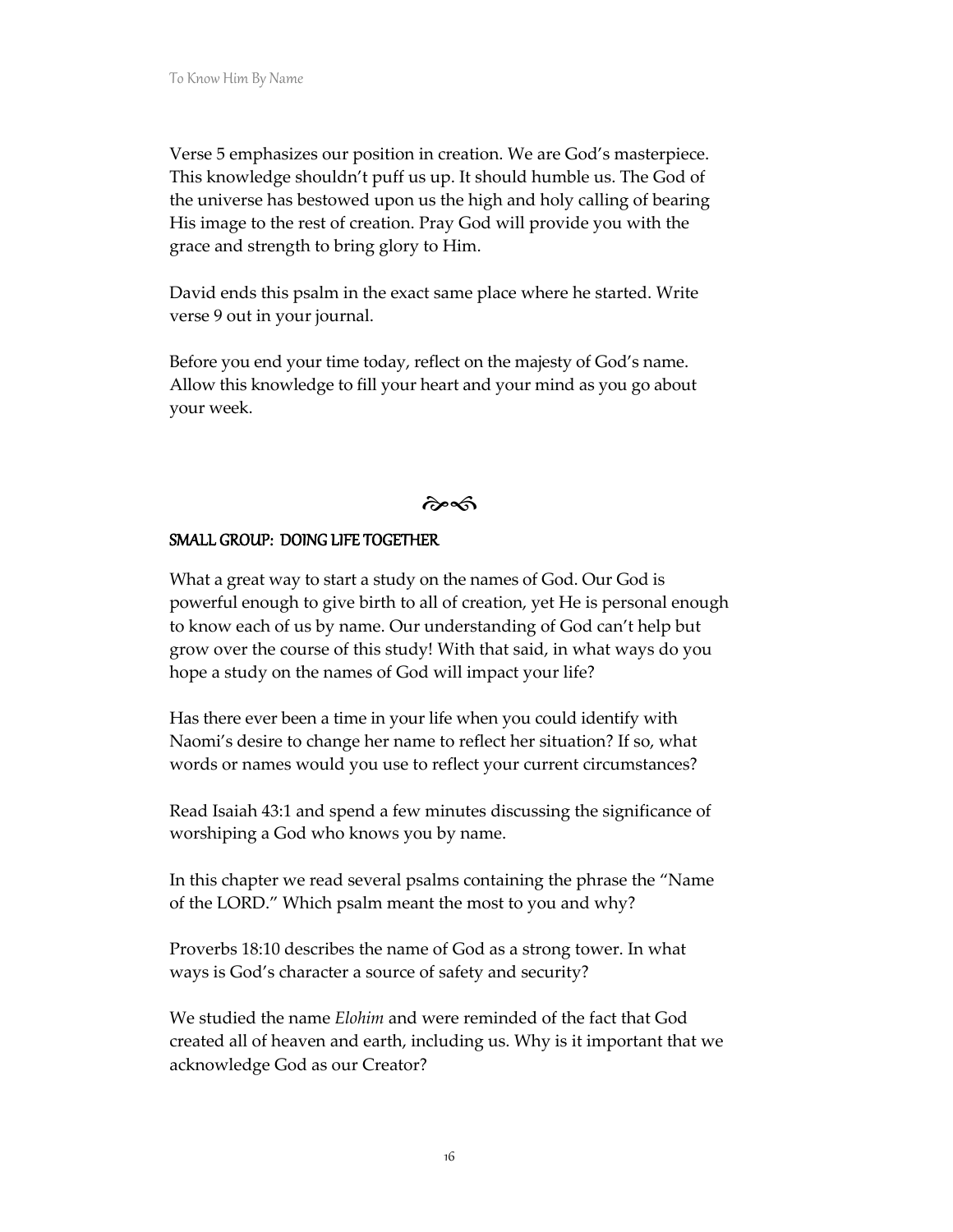In Job 38 and 39 we read some beautiful word pictures describing the created universe. Which was your favorite and what does it tell us about God?

Read Isaiah 43:7 together. What does it mean to be created for God's glory?

In Ephesians 2:10 Paul provided us with some practical instructions on how to bring glory to God. Read this verse together and discuss its meaning.

What are some of the good works God has called you to walk in? Be specific as you share how God is using you for His purposes.

If time allows, read Psalm 8 aloud as part of your prayer time today.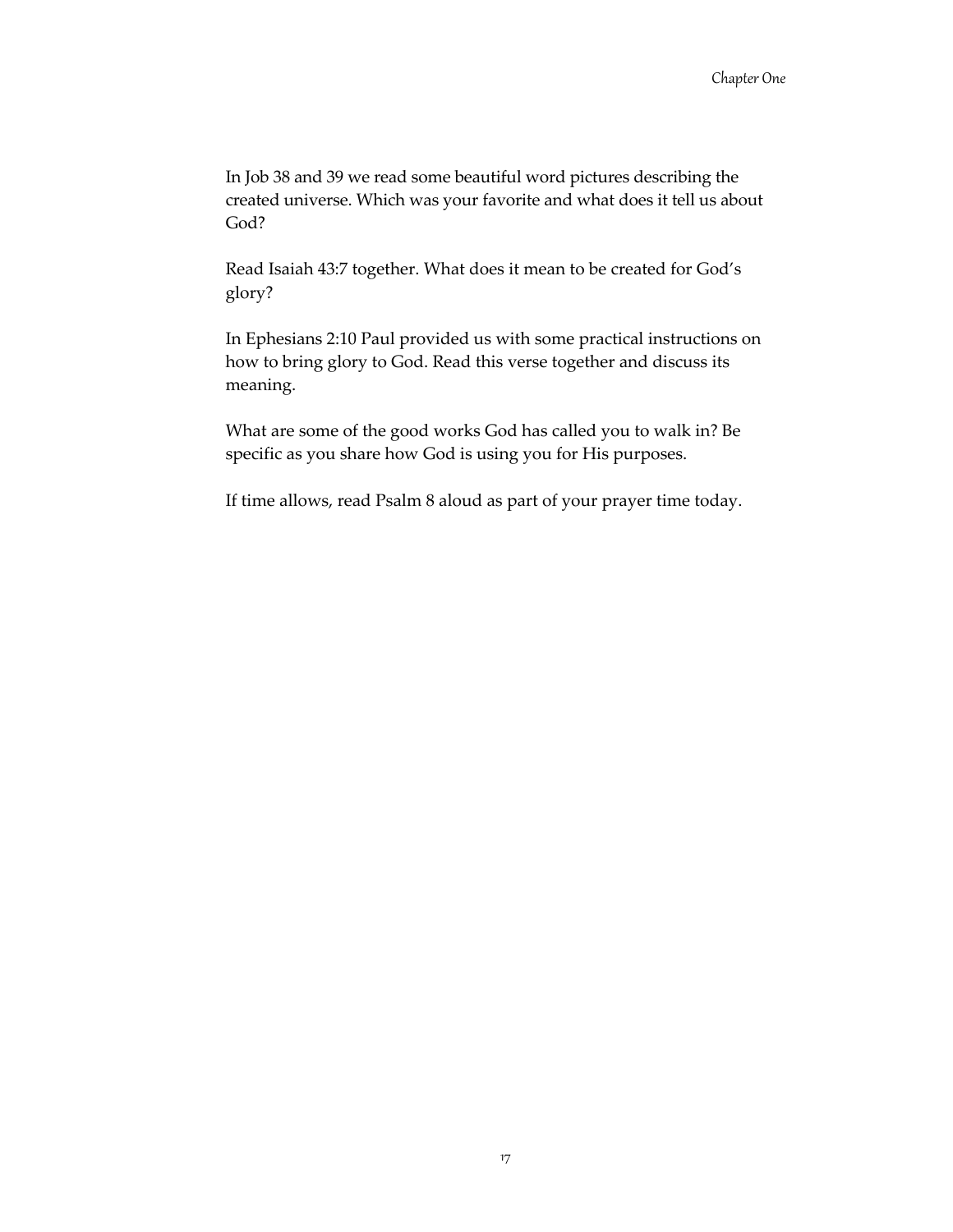## Sources

#### $\hat{\sigma}$

Arthur, Kay. *Lord, I Want to Know You.* Colorado Springs, CO: Waterbrook, 1992, 2000.

Blue Letter Bible*. The Names of God in the Old Testament.* www.blueletterbible.org, April 2002, July 2004

Brooks, E.E. *El-ELYON…The Most High God.* www.kingdomlife.com.

Dolphin, Lambert. *The Names of God.* www.ldolphin.org/Names.html, 2000.

Humpal, Dave. *Feed My Sheep.* www.hurtingchristian.org, 1997.

Julien, Sarah. *Coming Home: Adoption in Ephesians and Galatians.* www.quodlibet.net, July 2003.

Keathley, J. Hampton, III. *The Names of God.* www.bible.org/article/names-god.

Keller, Phillip. *A Shepherd Looks at Psalm 23.* Grand Rapids, MI: Zondervan, 1970.

Lang, Bernhard. *The Bible Study: From Adonai to Yahweh.* 

www.bibletopics.com/biblestudy/154.htm.

Lockyer, Herbert. *All the Divine Names and Titles in the Bible.* Grand Rapids, MI: Zondervan, 1975.

MacLeod, David J. *You Shall Call His Name Jesus.* 

Paulk, DiAnna. *I AM That I AM: El Elyon: Adonai: Yahweh; El Roi, El Bethel, El Olam & El Berith.* www.path-light.com, 2002.

Powers, Donna & Powers, Wayne. *The Italian Job.* USA: May 2003.

Rich, Tracey R. *Judaism 101: The Name of God.* www.jewfaq.org, 1996-1999.

Richards, Larry. *Every Name of God in the Bible*. Nashville, TN: Thomas Nelson, 2001.

Rudd, Steve*. Jesus Echoes the "I AM" statements of Jehovah in the Gospel of John!* www.bible.ca

Ryrie, Charles Caldwell. *The Ryrie Study Bible New International Version.* Chicago, IL: Moody Bible Press, 1986

Smith, Malcolm. *The Lost Secret of the New Covenant.* Tulsa, OK: Harrison House, Inc., 2002.

Spangler, Ann. *Praying the Names of God.* Grand Rapids, MI: Zondervan, 2004.

Stone, Nathan. *Names of God.* Chicago, IL: Moody Press, 1944.

Towns, Elmer L. *My Father's Names.* Ventura, CA: Regal, 1991.

Vine, W.E. *Expository Dictionary of Old and New Testament Words.* Nashville, TN: Thomas Nelson, 1873-1949.

Wiersbe, Warren W., ed. *Classic Sermons on the Names of God.* Grand Rapids, MI: Kregel, 1993.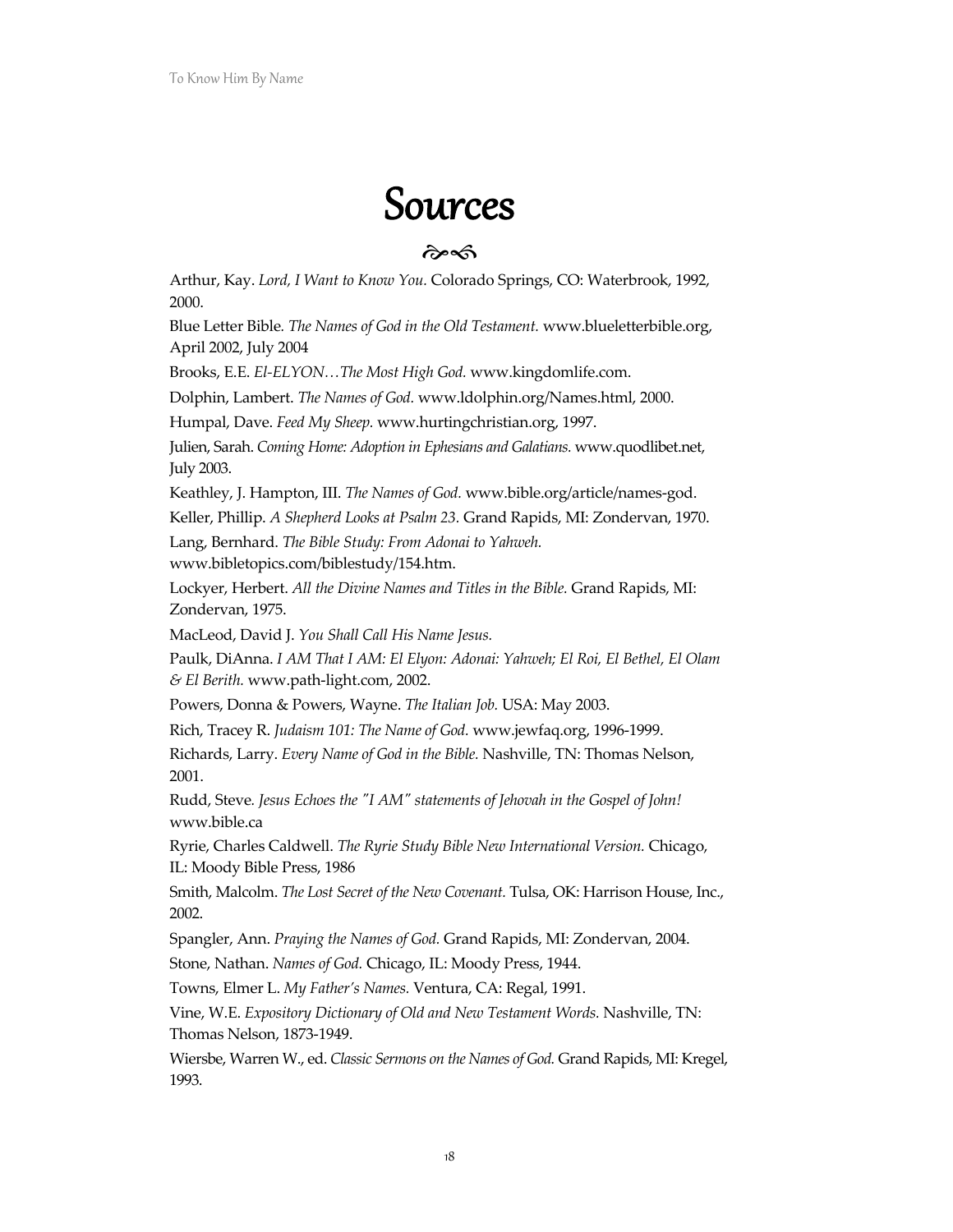Wikipedia. *Inattentional Blindness.* www.en.wikipedia.org/Inattentional\_blindness. November, 2010.

Wikipedia. *Jewish Views on Marriage.* 

www.en.wikipedia.org/wiki/Jewish\_views\_on\_marriage, February 2011.

Wikipedia. *Shalom,* www.en.wikpedia.org/wiki/Shalom, March 2011.

www.jehova.net/jehova1.htm.

Zodhiates, Spiros, ed. *The Complete Word Study Dictionary: New Testament.* USA: AMG International, Inc., 1992, 1993.

*Zondervan NASB Exhaustive Concordance*. Grand Rapids, MI: Zondervan, 2000.